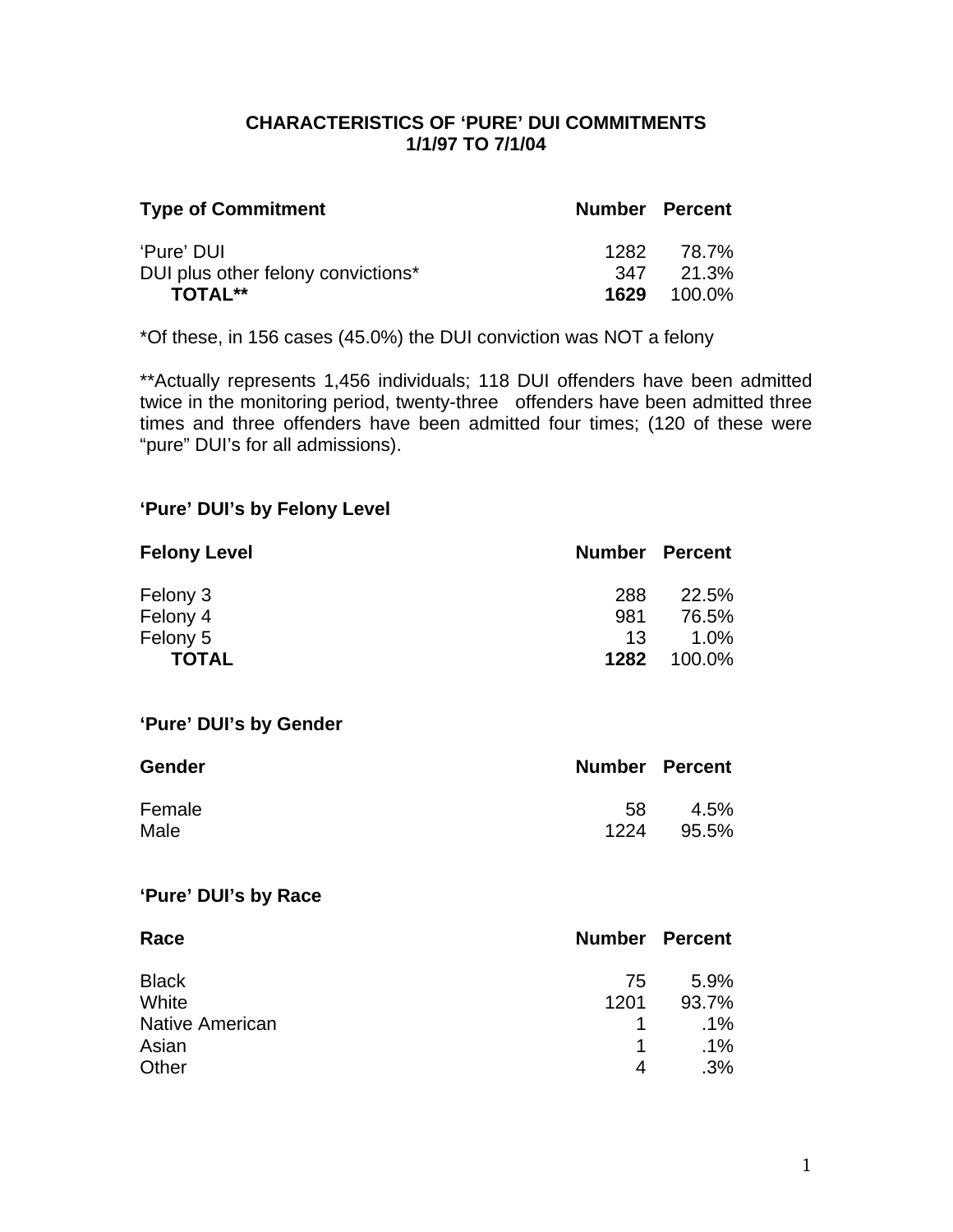# **'Pure' DUI's by Age at Commitment**

| <b>Age at Commitment</b> | <b>Number</b> | <b>Percent</b> |
|--------------------------|---------------|----------------|
| 25 and under             | 64            | 5.0%           |
| 26 to 30                 | 189           | 14.7%          |
| 31 to 35                 | 248           | 19.3%          |
| 36 to 40                 | 318           | 24.8%          |
| 41 to 45                 | 266           | 20.7%          |
| 46 to 50                 | 123           | 9.6%           |
| Over 50                  | 74            | 5.8%           |

| Range = $19$ to $77$ | Median = $38$ |
|----------------------|---------------|
| Mean $= 37.8$        | Mode $= 38$   |

# **'Pure' DUI'S by Security Classification**

| <b>Security Level</b>                |     | <b>Number Percent</b> |
|--------------------------------------|-----|-----------------------|
| Level 1-A                            | 69  | $5.4\%$               |
| Level 1-B                            | 974 | 76.0%                 |
| Level 2                              | 138 | $10.8\%$              |
| Level $3^*$                          | 101 | 7.9%                  |
| *Includes inmates still in reception |     |                       |

# **'Pure' DUI's by County of Commitment**

| <b>County of Commitment</b> | <b>Number</b> | <b>Percent</b> |
|-----------------------------|---------------|----------------|
| Summit                      | 101           | 7.9%           |
| Cuyahoga                    | 99            | 7.7%           |
| <b>Stark</b>                | 90            | 7.0%           |
| Hamilton                    | 75            | 5.9%           |
| Franklin                    | 72            | 5.6%           |
| Lorain                      | 58            | 4.5%           |
| Clermont                    | 48            | 3.7%           |
| <b>Butler</b>               | 47            | 3.7%           |
| Lake                        | 37            | 2.9%           |
| Portage                     | 31            | 2.4%           |
| Warren                      | 30            | 2.3%           |
| <b>All Other Counties</b>   | 594           | 46.3%          |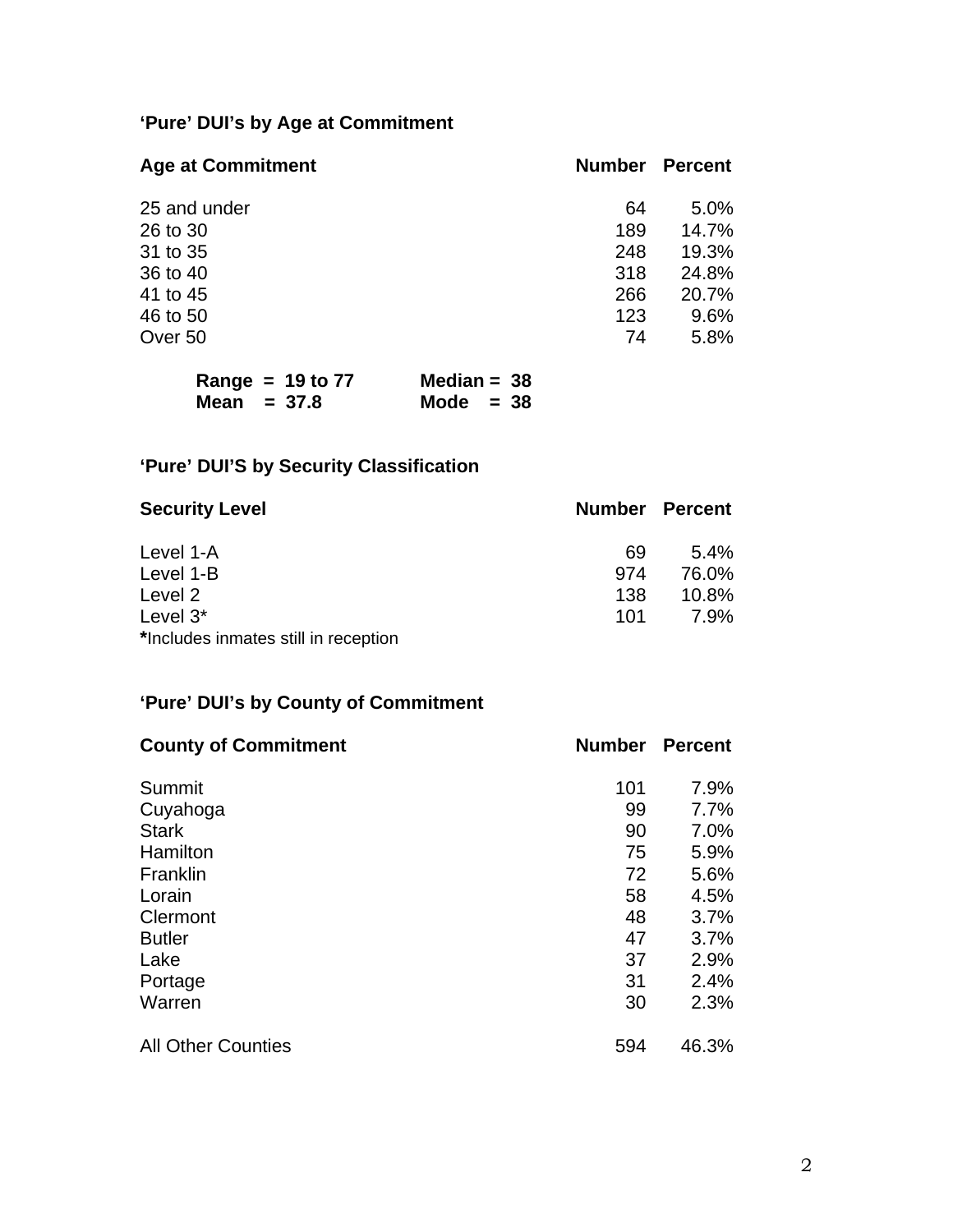## **'Pure' DUI's by Current Status**

| <b>Current Status</b>                                                           | <b>Number</b> | <b>Percent</b> |
|---------------------------------------------------------------------------------|---------------|----------------|
| <b>Currently Incarcerated</b>                                                   | 242           | 18.9%          |
| <b>Judicial Release</b>                                                         | 201           | 15.7%          |
| <b>Released under PRC</b>                                                       | 607           | 47.3%          |
| Released to Appeal Bond                                                         | 4             | .3%            |
| <b>Furlough (Transitional Control)</b>                                          | 36            | 2.8%           |
| <b>Vacated Sentence</b>                                                         | 10            | $.8\%$         |
| <b>Court Order</b>                                                              | 10            | .8%            |
| Death of Inmate                                                                 | 5             | $.4\%$         |
| Released at Expiration of Prison Term*                                          | 167           | 13.0%          |
| *Released without post-release control: of the 115 releases in 2004 81 were exp |               |                |

\*Released without post-release control; of the 115 releases in 2004, 81 were expiration of prison term (70.4%), compared with twelve inmates released onto PRC (nine of whom had successfully completed the IPP sentence reduction program).

## **'Pure' DUI's by Length of Sentence (in months)**

| <b>Length of Sentence</b>           | <b>Number Percent</b> |       |
|-------------------------------------|-----------------------|-------|
| Two Months (mandatory sentence)     | 26                    | 2.0%  |
| Three to Six months                 | 180                   | 14.0% |
| Seven to Eleven months              | 147                   | 11.5% |
| Twelve months                       | 362                   | 28.2% |
| Thirteen to Seventeen months        | 140                   | 10.9% |
| Eighteen months                     | 111                   | 8.7%  |
| Nineteen to Twenty-four Months      | 149                   | 11.6% |
| <b>Twenty-five to Thirty Months</b> | 62                    | 4.8%  |
| Thirty-one to Thirty-five Months    | 0                     |       |
| Thirty-six months                   | 63                    | 4.9%  |
| Forty-eight to Fifty-nine Months    | 28                    | 2.2%  |
| <b>Sixty Months</b>                 | 14                    | 1.1%  |

| <b>Mode</b> | $= 12$ months        |
|-------------|----------------------|
|             | Median $= 12$ months |

 $Mean = 16.2 months$ 

## **'Pure' DUI's by Number of Prior Incarcerations**

| <b>Number of Prior Incarcerations</b> |      | <b>Number Percent</b> |
|---------------------------------------|------|-----------------------|
| <b>None</b>                           | 758. | 59.1%                 |
| One                                   | 296  | 23.1%                 |
| Two                                   | 135  | 10.5%                 |
| Three or more                         | 93   | 7.3%                  |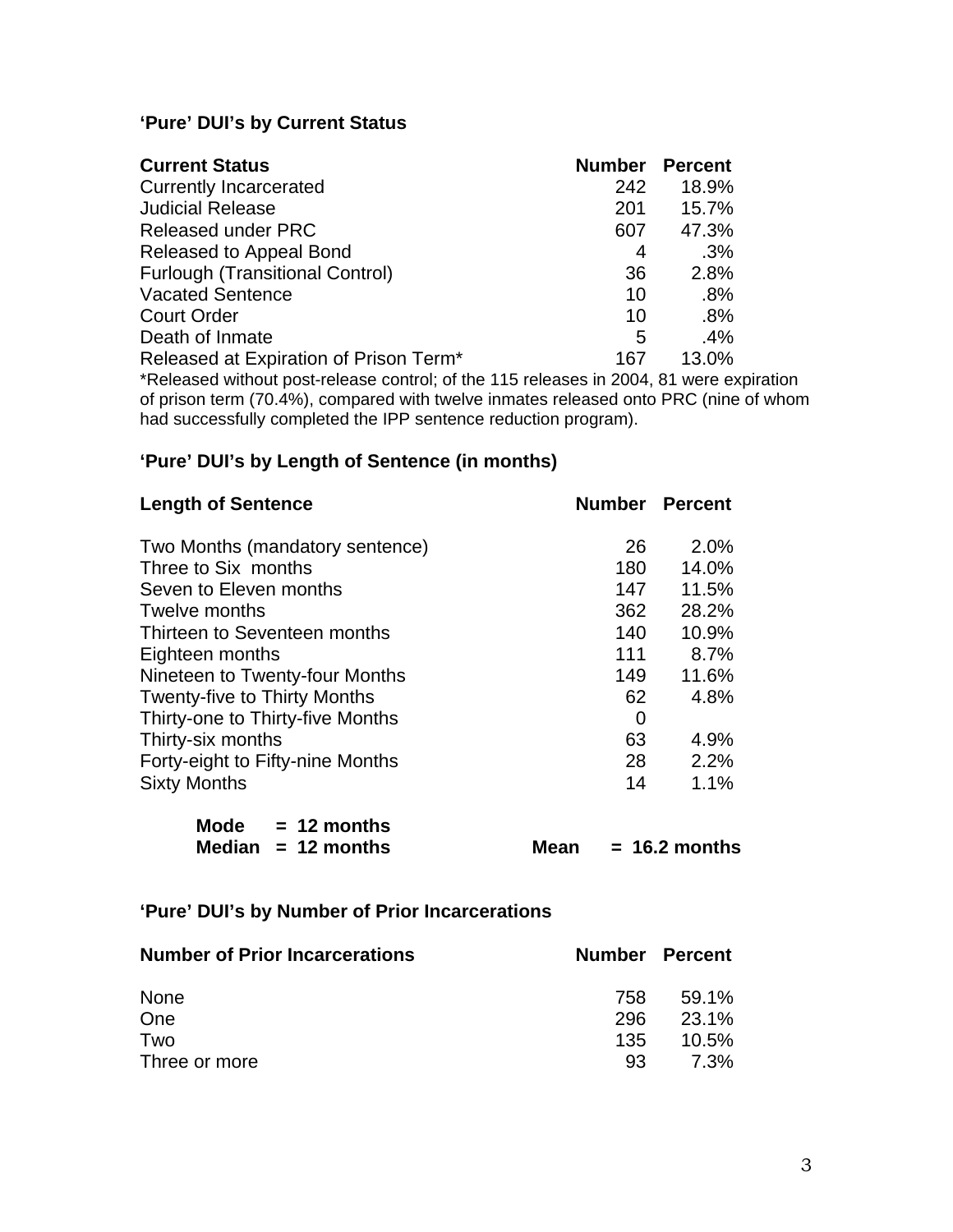## **'Pure' DUI's Currently Incarcerated by Parent Institution\* (7/1/04)**

|                                                       |                |                | # in   |
|-------------------------------------------------------|----------------|----------------|--------|
| <b>Institution</b>                                    | <b>Number</b>  | <b>Percent</b> | Camp   |
| <b>Allen Correctional Institution</b>                 | 5              | 2.1%           |        |
| <b>Belmont Correctional Institution</b>               | 8              | 3.3%           | 1      |
| <b>Chillicothe Correctional Institution</b>           | 15             | 6.2%           |        |
| <b>Corrections Reception Center</b>                   | 10             | 4.1%           |        |
| Dayton Correctional Institution                       | 1              | .4%            |        |
| <b>Franklin Pre-Release Center</b>                    | $\overline{2}$ | .8%            |        |
| <b>Grafton Correctional Institution</b>               | $\overline{4}$ | 1.7%           |        |
| <b>Hocking Correctional Institution</b>               | $\overline{2}$ | .8%            |        |
| <b>Lake Erie Correctional Institution</b>             | 3              | 1.2%           |        |
| <b>Lebanon Correctional Institution</b>               | 1              | .4%            | 1      |
| <b>London Correctional Institution</b>                | 9              | 3.7%           |        |
| <b>Lorain Correctional Institution</b>                | 8              | 3.3%           |        |
| <b>Madison Correctional Institution</b>               | $\overline{2}$ | .8%            |        |
| <b>Mansfield Correctional Institution</b>             | $\overline{2}$ | .8%            | 1      |
| <b>Marion Correctional Institution</b>                | $\overline{2}$ | .8%            |        |
| <b>Noble Correctional Institution</b>                 | $\overline{7}$ | 2.9%           |        |
| <b>North Central Correctional Institution</b>         | $\overline{7}$ | 2.9%           |        |
| <b>North Coast Correctional Treatment Facility</b>    | 125            | 51.7%          |        |
| Northeast Pre-Release Center                          | 5              | 2.1%           |        |
| Ohio Reformatory for Women                            | 4              | 1.6%           | $1***$ |
| <b>Ohio State Penitentiary</b>                        | 1              | .4%            | 1      |
| <b>Pickaway Correctional Institution</b>              | 8              | 3.3%           |        |
| <b>Richland Correctional Institution</b>              | 4              | 1.7%           |        |
| <b>Ross Correctional Institution</b>                  | 3              | 1.2%           | 3      |
| Southeastern Correctional Institution                 | $\overline{2}$ | .8%            |        |
| <b>Toledo Correctional Institution</b>                | $\overline{1}$ | .4%            | 1      |
| <b>Trumbull Correctional Institution</b><br>$N = 242$ | 1              | .4%            |        |
|                                                       |                |                |        |

\*Includes inmates out to court \*\* Camp Meridian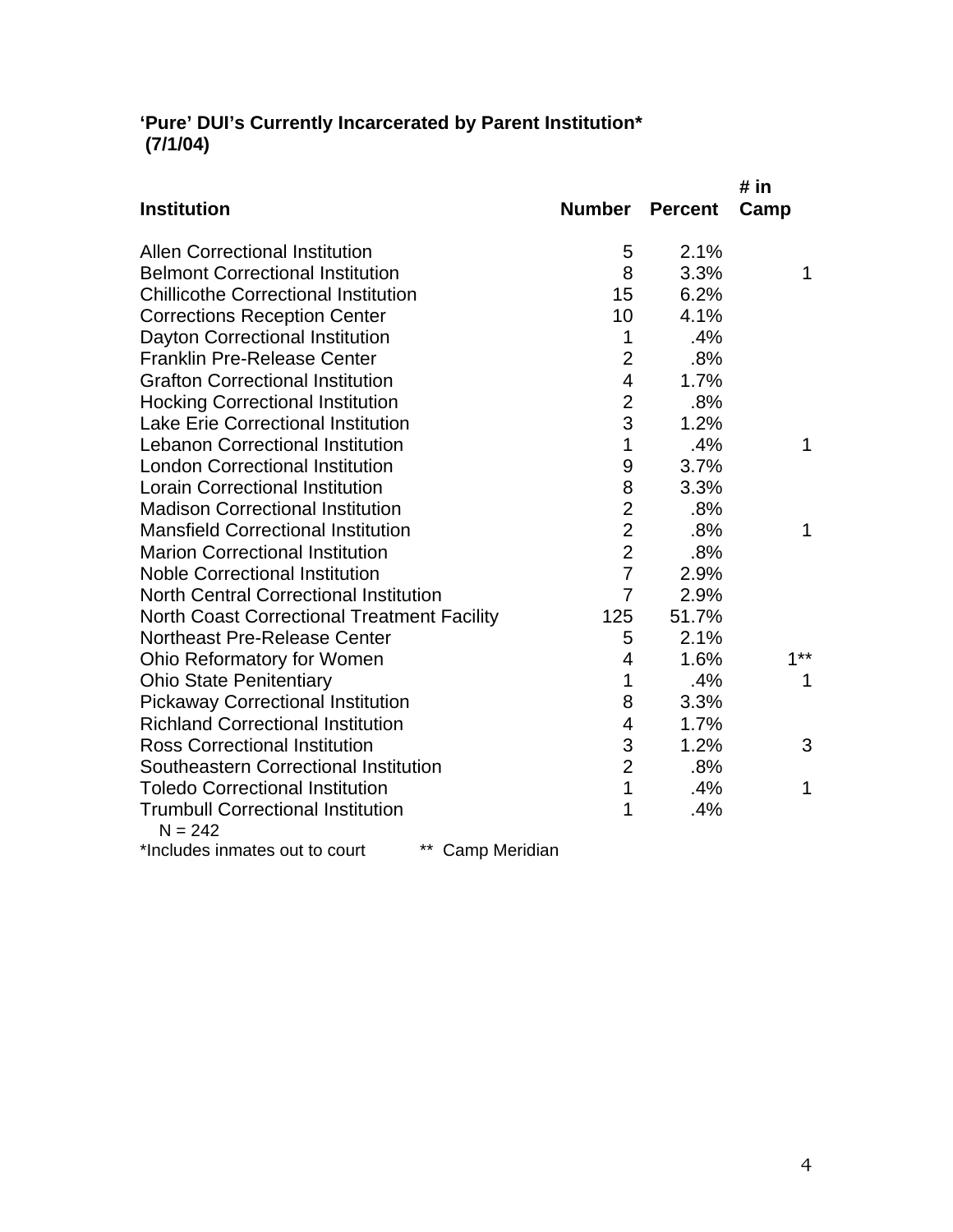### **'PURE' DUI OFFENDERS COMPARISON OF SELECTED RELEASE TYPES DEMOGRAPHICS AND TIME SERVED/TIME SAVED VARIABLES 7/1/04**

| <b>Variables</b>                                                               | <b>Release Types</b>        |                         |                                            |                                            |                            |                       |  |
|--------------------------------------------------------------------------------|-----------------------------|-------------------------|--------------------------------------------|--------------------------------------------|----------------------------|-----------------------|--|
|                                                                                |                             | Post-Release<br>Control |                                            | <b>IPP</b> with<br>Post-Release<br>Control | <b>Judicial</b><br>Release |                       |  |
|                                                                                | $\overline{\mathsf{N}}$     | $\frac{9}{6}$           | N                                          | $\frac{9}{6}$                              | N                          | $%$ *                 |  |
| <b>Total</b>                                                                   | 405                         |                         | 200                                        |                                            | 201                        |                       |  |
| Race:<br>White<br>African-American<br><b>Native American</b><br>Asian<br>Other | 384<br>19<br>$\overline{2}$ | 94.8<br>4.7<br>$.5\,$   | 191<br>6<br>$\mathbf{1}$<br>$\overline{2}$ | 95.5<br>3.0<br>$.5\,$<br>1.0               | 191<br>9<br>1              | 95.0<br>4.5<br>$.5\,$ |  |
| Gender:<br>Male<br>Female                                                      | 393<br>12                   | 97.0<br>3.0             | 200                                        | 100                                        | 179<br>22                  | 89.1<br>10.9          |  |
| Age:<br>Mean<br>Median<br>Range                                                | 37.6<br>37.0<br>20-63       |                         | 37.9<br>38.5<br>$21 - 65$                  |                                            | 36.9<br>37.0<br>21-69      |                       |  |
| <b>Commitment County:</b><br>Major Urban**<br><b>All Others</b>                | 185<br>220                  | 45.7<br>54.3            | 68<br>132                                  | 34.0<br>66.0                               | 64<br>137                  | 31.8<br>68.2          |  |

\*Column totals = 100%

\*\*Cuyahoga, Franklin, Hamilton, Lucas, Montgomery, Stark and Summit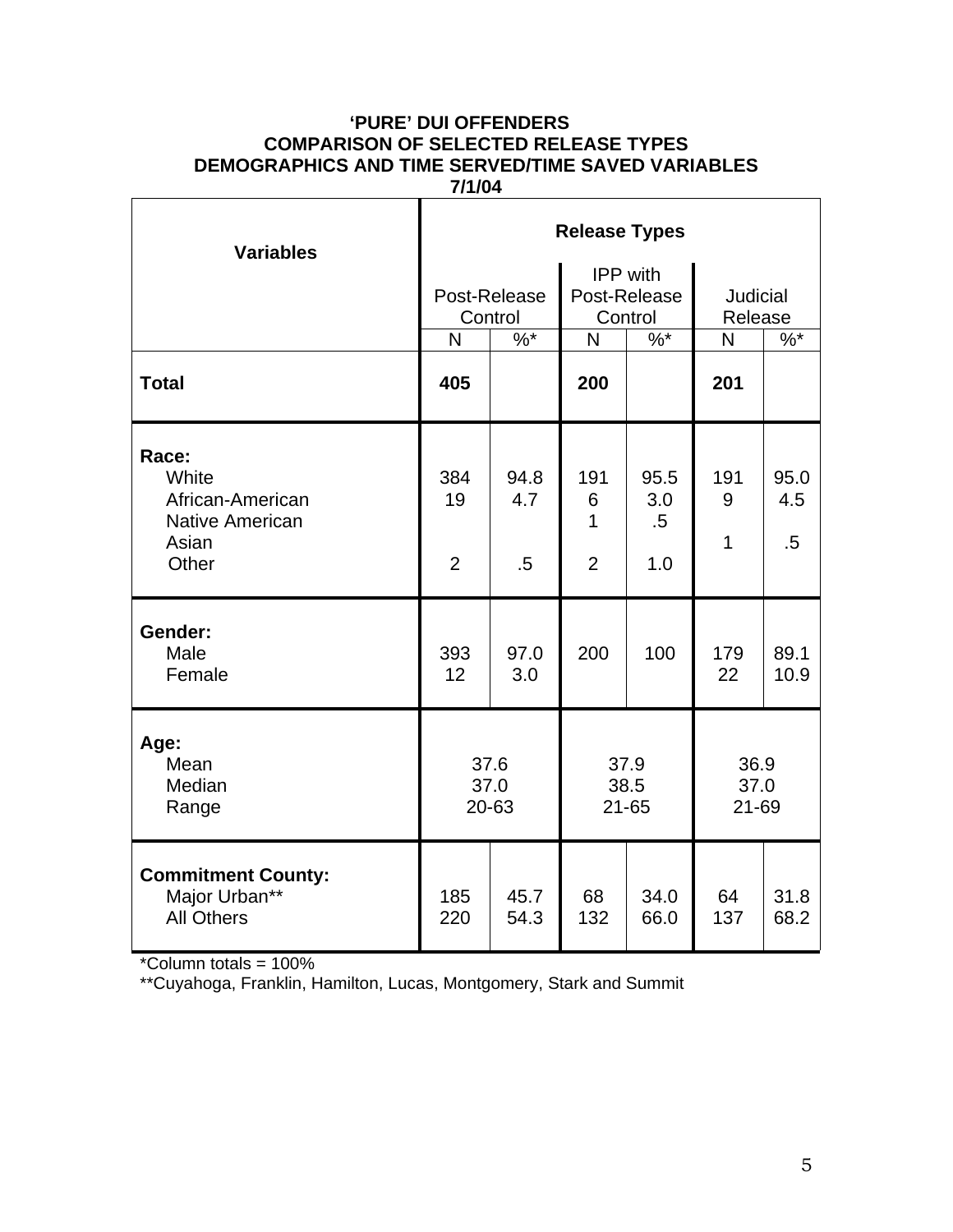|                                                                                        | <b>Release Types</b>     |                              |                                            |                            |                            |                            |
|----------------------------------------------------------------------------------------|--------------------------|------------------------------|--------------------------------------------|----------------------------|----------------------------|----------------------------|
| <b>Variables</b>                                                                       | Post-Release<br>Control  |                              | <b>IPP</b> with<br>Post-Release<br>Control |                            | Judicial<br>Release        |                            |
|                                                                                        | $\overline{\mathsf{N}}$  | $\frac{0}{0}$                | N                                          | $\%$                       | N                          | $\%$                       |
| <b>Sentence Length:</b><br>Mean<br>Median<br>Range                                     | 10.8<br>12.0<br>$2 - 36$ |                              | 18.5<br>15.0<br>$6 - 48$                   |                            | 17.0<br>15.0<br>$2 - 60$   |                            |
| <b>Number of Priors:</b><br><b>None</b><br>One<br>Two<br>Three or More                 | 223<br>99<br>42<br>42    | 55.1<br>24.2<br>10.4<br>10.4 | 133<br>51<br>13<br>3                       | 66.5<br>25.5<br>6.5<br>1.5 | 138<br>36<br>18<br>9       | 68.7<br>17.9<br>9.0<br>4.5 |
| <b>Time Served (Months):</b><br>Mean<br>Median<br>Range                                | 8.5<br>7.8<br>$0 - 44.7$ |                              | 5.5<br>5.0<br>$4.0 - 19.8$                 |                            | 5.0<br>3.4<br>$.3 - 28.7$  |                            |
| <b>Time Saved through Early</b><br><b>Release (Months):</b><br>Mean<br>Median<br>Range | N/A                      |                              | 11.8<br>7.5<br>$0 - 42.5$                  |                            | 11.4<br>9.2<br>$.2 - 48.8$ |                            |

 $*$ Column totals = 100%